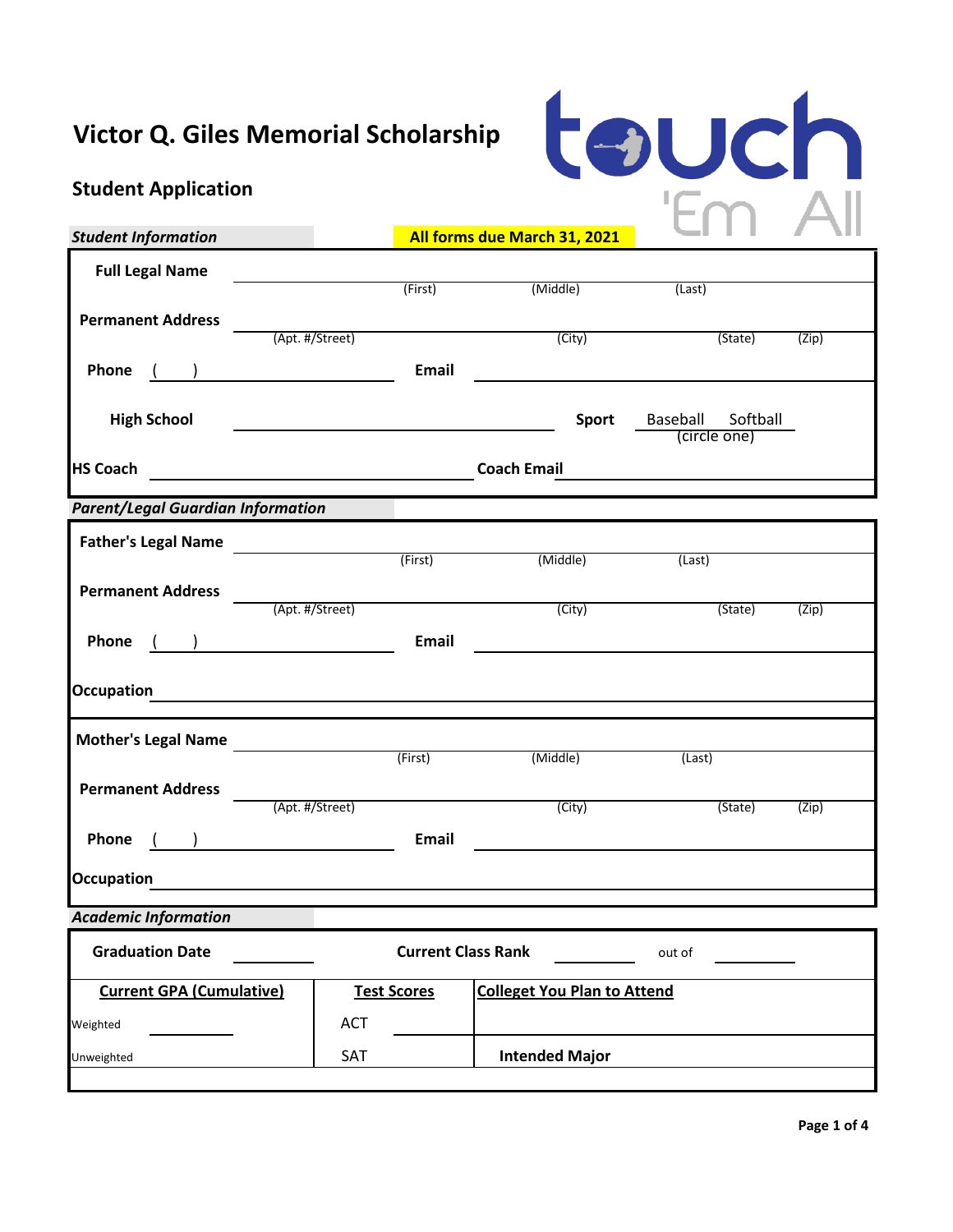|  |  | <b>Community Service &amp; Volunteering</b> |
|--|--|---------------------------------------------|
|--|--|---------------------------------------------|

|                        | Please list and briefly describe any applicable activities.            |                                                                                                      |  |
|------------------------|------------------------------------------------------------------------|------------------------------------------------------------------------------------------------------|--|
|                        | (If necessary, you may attach more onto the application.)              |                                                                                                      |  |
|                        |                                                                        |                                                                                                      |  |
|                        |                                                                        |                                                                                                      |  |
|                        |                                                                        |                                                                                                      |  |
|                        |                                                                        |                                                                                                      |  |
|                        |                                                                        |                                                                                                      |  |
|                        |                                                                        |                                                                                                      |  |
|                        |                                                                        |                                                                                                      |  |
|                        |                                                                        |                                                                                                      |  |
|                        |                                                                        |                                                                                                      |  |
|                        |                                                                        |                                                                                                      |  |
|                        |                                                                        |                                                                                                      |  |
|                        |                                                                        |                                                                                                      |  |
|                        |                                                                        |                                                                                                      |  |
|                        |                                                                        |                                                                                                      |  |
|                        |                                                                        |                                                                                                      |  |
|                        |                                                                        |                                                                                                      |  |
|                        |                                                                        |                                                                                                      |  |
|                        |                                                                        | (Please be sure that contact info is current so that we will be able to connect in a timely manner.) |  |
|                        |                                                                        | (If your references have already been submitted, you do not need to do so again.)                    |  |
| <b>Recommendations</b> | Recommendation #1 (must be a school teacher, counselor, administrator) |                                                                                                      |  |
| <b>Full Name</b>       |                                                                        |                                                                                                      |  |
| Position               |                                                                        |                                                                                                      |  |
|                        |                                                                        |                                                                                                      |  |
| Email                  |                                                                        |                                                                                                      |  |
| <b>Phone Number</b>    |                                                                        |                                                                                                      |  |
|                        |                                                                        |                                                                                                      |  |
|                        | Recommendation #1 (must be a school teacher, counselor, administrator) |                                                                                                      |  |
|                        |                                                                        |                                                                                                      |  |
| <b>Full Name</b>       |                                                                        |                                                                                                      |  |
| Position               |                                                                        |                                                                                                      |  |
| Email                  |                                                                        |                                                                                                      |  |
| <b>Phone Number</b>    |                                                                        |                                                                                                      |  |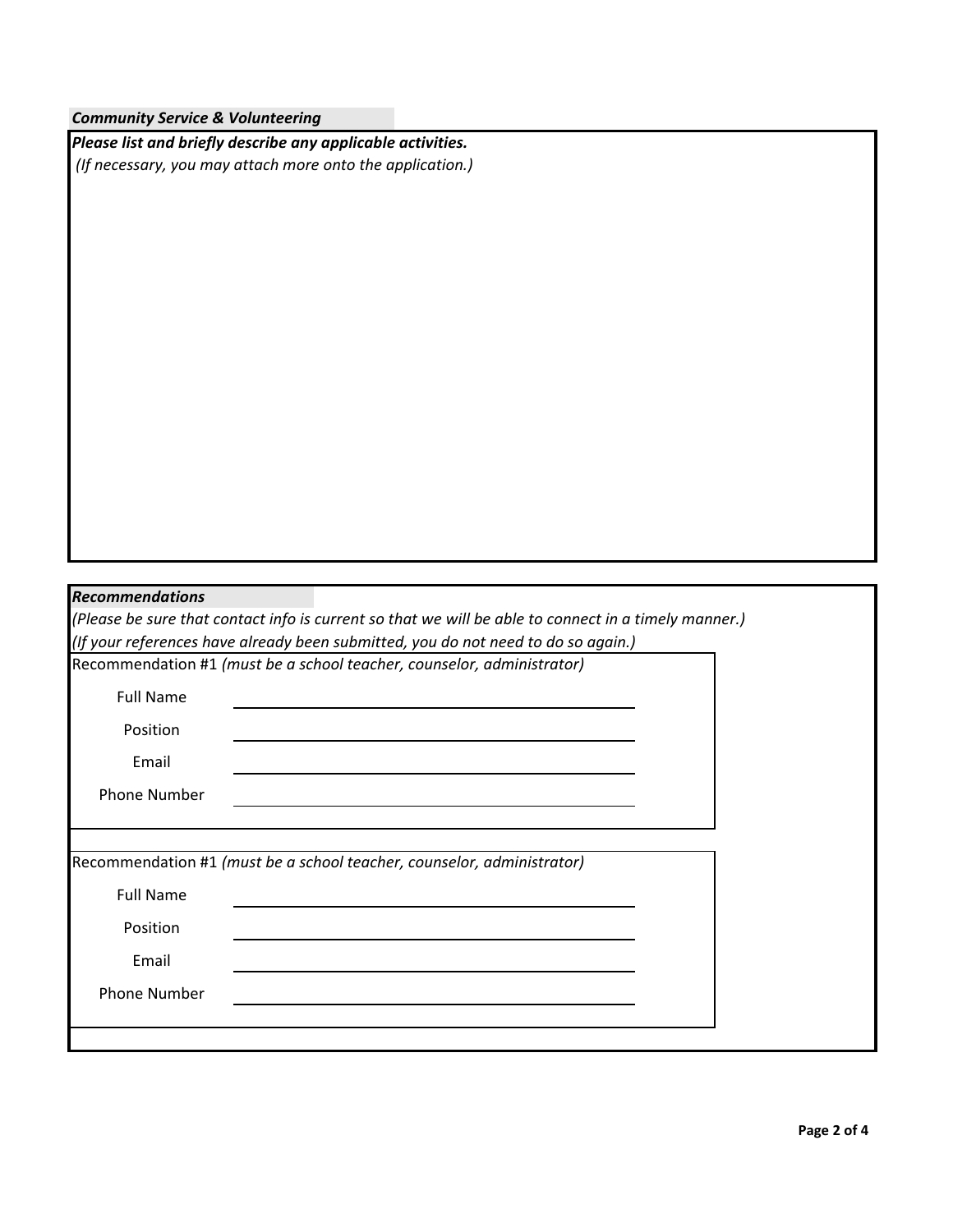#### *Essay Response*

*By either handwritten response in the box below or an attached typed document, please answer the below prompt in 500 words or less. Thank You.*

**Tell us about someone in your life who has had a profound impact on what type of person you want to become. How did they have such an impact on you? How do you plan on impacting others?**